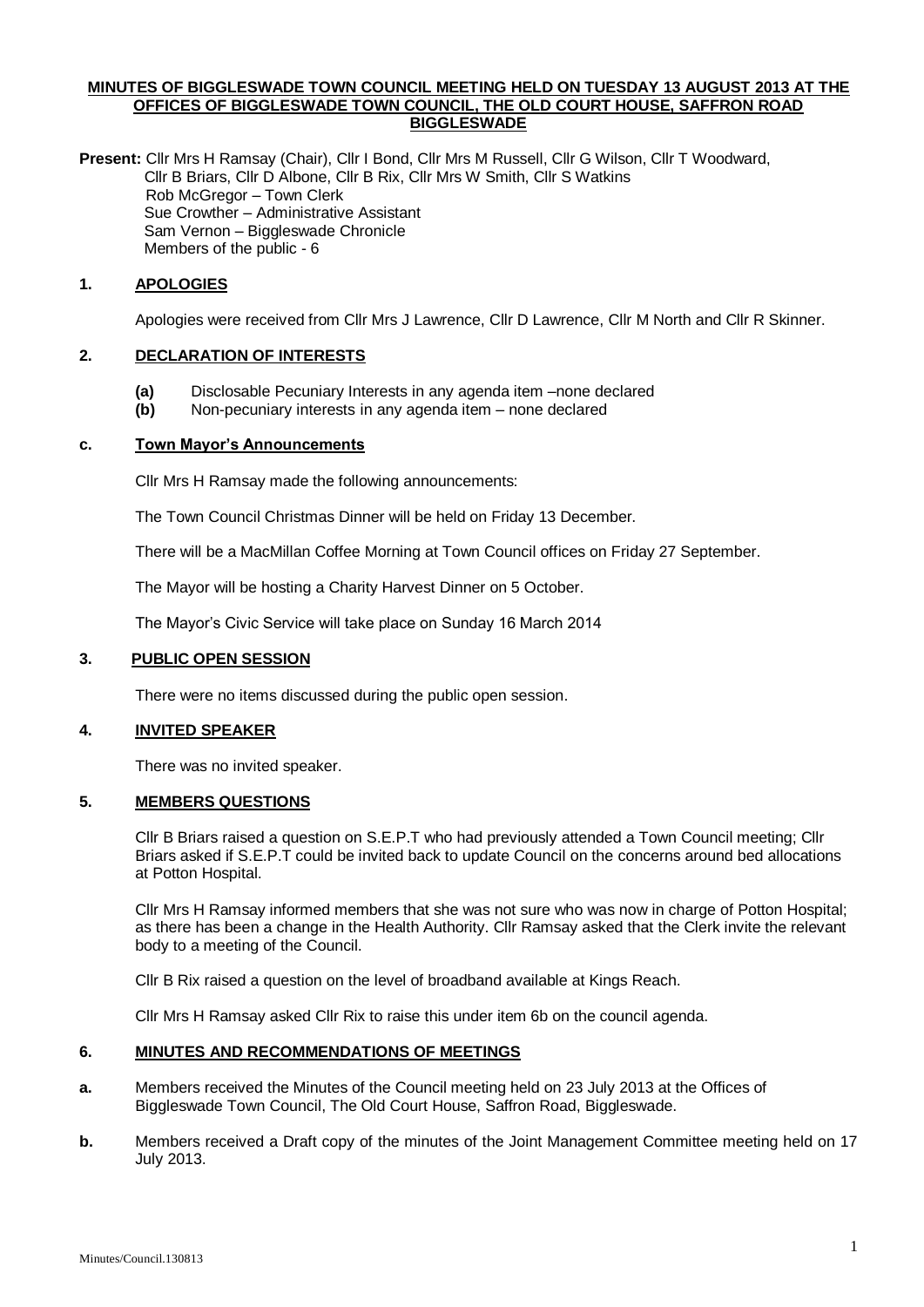Page 2 - Cllr B Rix – item 6 i) – Poor Broadband service at Land East – Cllr B Rix said that residents of Kings Reach are having trouble with Broadband speed; the minutes say that Cllr Jones will monitor the situation, is there any more information on this.

Cllr Mrs H Ramsay said that Cllr Jones and the developer are trying to resolve the issue with BT.

Cllr Mrs M Russell said that she will raise this issue at the Joint Management Committee on 16 October 2013.

Cllr Briars asked if any more detail was available on the damage to the Meccano Bridge.

Cllr Mrs M Russell informed members that the damage is not as drastic as first thought.

Cllr Mrs M Russell informed members of a breakfast meeting that was being arranged by C.B.C; the meeting is to engage with the traders in the town and will be held at Jordan's Mill.

# **7. MATTERS ARISING**

**a.** Minutes of the Council meeting held on 23 July 2013 - None

## **8. PLANNING APPLICATIONS**

#### **a. CB/13/02385/VOC – Cold Harbour, 124 Potton Road, Biggleswade**

Variation of Condition no 4 on planning application MB/04/02080/FULL dated 24/12/2004 to be varied to allow use of the detached garage/games room as an annexe to Cold Harbour Cottage.

*Condition 4: The building hereby permitted shall be used only for purposes incidental to the enjoyment of the dwelling house and for no other purpose including business, commercial or industrial purposes.*

*Reason: To prevent the building from being used for commercial purposes to the detrimental of the locality.*

It was **RESOLVED** that Town Council **OBJECT** to the removal of Condition 4.

#### **b. CB/13/02256/SCO – Eyeworth Lodge Farm, Northfield Road, Eyeworth**

EIA Scoping Opinion: erection of 4 broiler rearing units and associated feed bins, hard standing and access.

*Although this site is beyond Biggleswade boundary, Town Council are invited to comment due to the size of the development.*

It was **RESOLVED** that Town Council raise no comment.

#### **c. CB/13/01969/RM – Land South of Potton Road, Biggleswade**

Reserved Matters of appearance, landscaping, layout, scale and access for the erection of 66 dwellings at Blocks 35 & 41 pursuant to Outline consent reference MB/03/01205/OUT dated 13/11/2006 for Residential development of approximately 1450 dwellings, construction of Eastern relief road, Local Centre, primary school, public open space, structural landscaping, infrastructure including surface water balancing facilities and associated works. Demolition of 128 Potton Road to facilitate vehicular access. (All matters reserved except means of access) – Granted 13 November 2006

#### **This application was considered by Town Council on 9 July when:**

It was **RESOLVED** that Town Council **OBJECT** to this application as it is an overdevelopment of the area. Town Council requests that the relief road is high priority as well as S106 monies are applied for the buses to service the area.

#### **The following reply has been received from Central Bedfordshire Planning Officer:**

*The Town Council is fully entitled to object, of course. But the objection referred to overdevelopment at the site. This is an application for the approval of reserved matters (essentially, the detail). Consent was granted for 1450 units at the site with the 03/1205 consent and the number of units at the wider site is not part of the current application. I wonder if you might be able to reconsider the Council's comments on this application. Naturally, if you would like to maintain the objection, you are entitled to do so*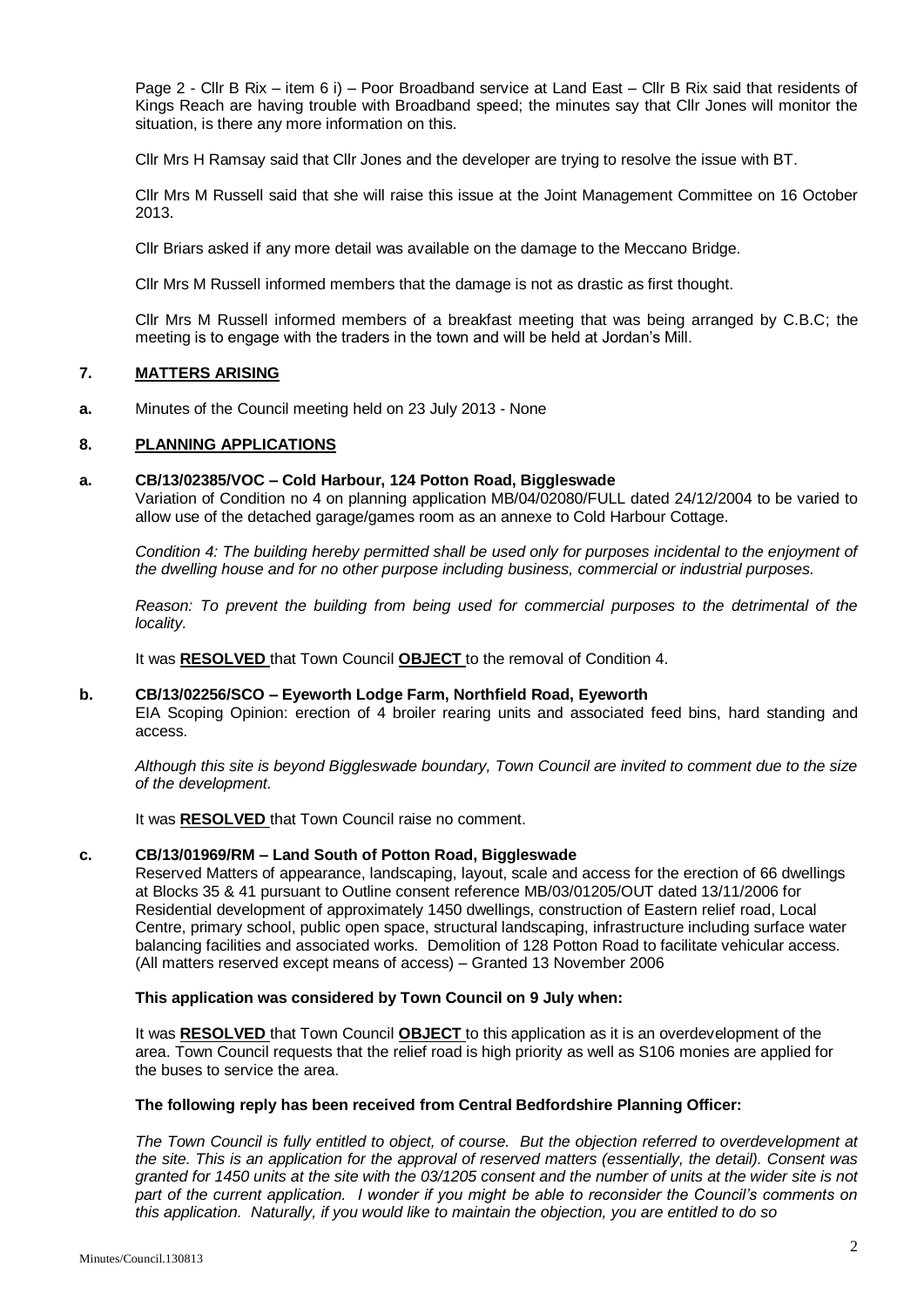A vote was taken for Town Council maintaining the objection raised on 9 July:

In favour: 6 Against: 3 Cllr T Woodward abstained – therefore:

It was **RESOLVED** that Town Council maintain the **OBJECTION raised** on 9 July.

**d. CB/13/02549/DEM – London Road Trading Estate, London Road, Biggleswade** Demolition Determination: demolition of three retail units

It was **RESOLVED** that Town Council raise no objection to this planning application.

#### **9. ITEMS FOR CONSIDERATION**

## **a. Central Bedfordshire Equality and Diversity Strategy 2013-2016 Consultation document**

Members will have already received this document electronically and are asked to comment no later than Wednesday 2 October 2013.

It was **RESOLVED** that this be noted.

#### **b. Purchase of Rose Lane Car Park by Biggleswade Town Council**

Following the Town Council meeting 23rd July 2013,(confidential items), where Council **resolved** to make an offer of £605.000 for the purchase of the freehold Rose Lane car park; Town Council has received confirmation of acceptance of the offer of £605,000 for the purchase of Rose Lane Car Park.

A copy of the details of the acceptance and sale, a copy of the confirmation from the Town Council solicitor that they have been instructed to act and a summary of the events leading up to the purchase are attached to this agenda.

Cllr T Woodward said that this has been a long time coming. Cllr Woodward thanked the Town Clerk for all his hard work and negotiating. This purchase helps Town Council take control over parking in the town. Congratulations on a job well done.

Cllr Mrs M Russell said that she seconded all round with Cllr Woodward's comments. Hopefully the public will understand why there were so many 'Pink Paper' items. The offer of £605K comprises of £500k from the Public Works Loan Board, and part of the conditions of the loan is that all the history of the purchase is made public. At the next meeting in 2 weeks, a formal decision will be made to apply for the loan, so this is formal Consultation period at the moment.

Cllr Mrs W Smith said that she agreed exactly with Cllr Woodward and Cllr Russell's comments. Congratulations to the Town Clerk. The paperwork is particularly comprehensive and understandable.

## **c. Consultation on Draft Local Flood Risk Management Strategy**

Members received the link [www.centralbedfordshire.gov.uk/consultations](http://www.centralbedfordshire.gov.uk/consultations) to access the above Consultation document and were asked to comment before 23 October.

Cllr B Briars said that there are still problems at Grasmere with drainage, it should have been cleared by now, but this still hasn't happened. Anglian Water should be involved in clearing the area as this is a flood plain.

The Town Clerk said it could be the Internal Drainage Board.

Cllr Mrs M Russell raised some concerns with some of the information in the document; Cllr Mrs M Russell said we need more detail on the issues effecting Biggleswade, we need to know mitigation measures.

It was **RESOLVED** that the Town Clerk invite a speaker to attend a Town Council meeting to give more detail on the issues effecting Biggleswade.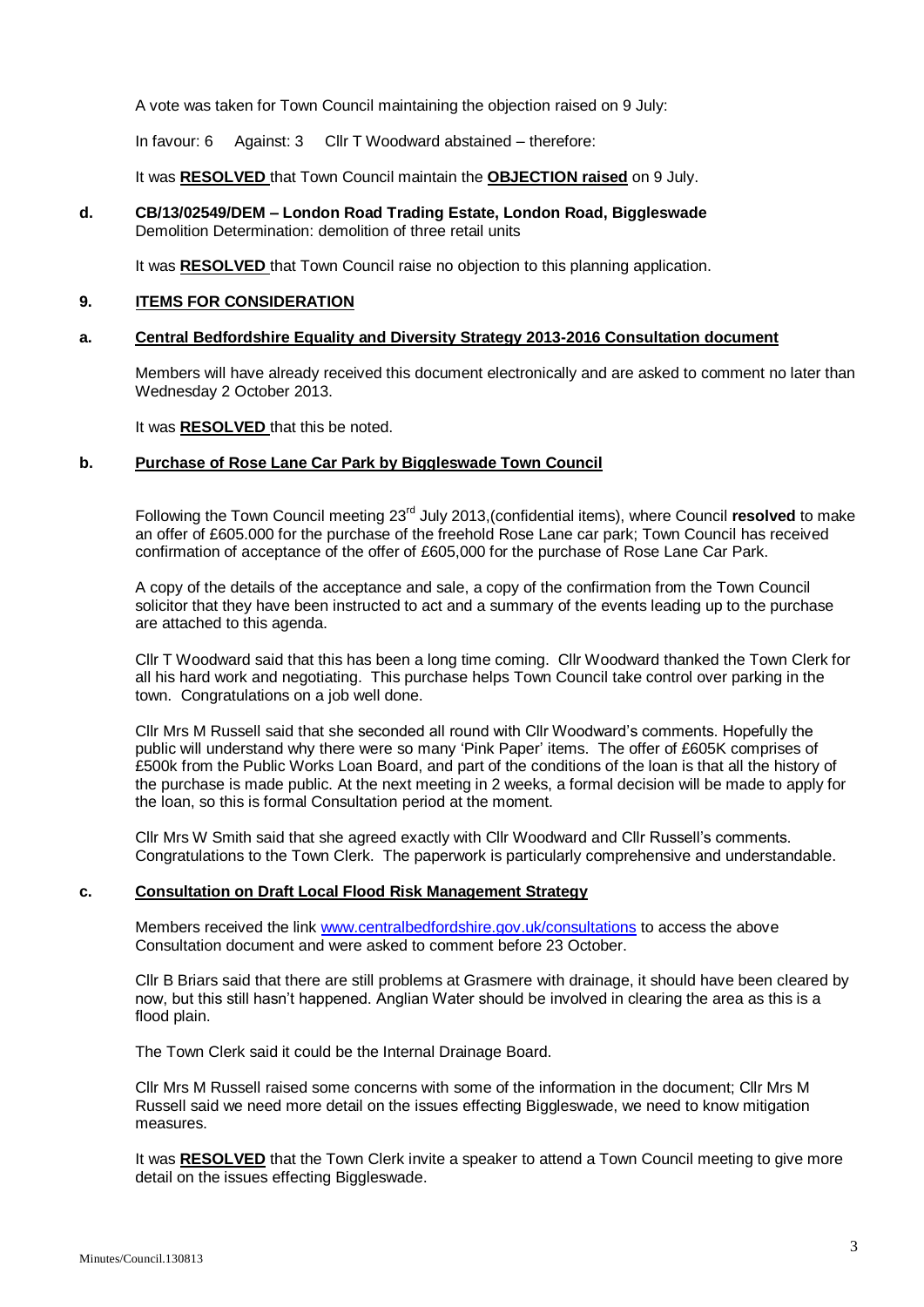## **d. Shortmead Street/Sun Street roundabout**

CBC has informed Town Council that work on the above roundabout is due to commence in September 2013.

A copy of the original plan (a) and the current plan (b) was on display in the Chamber for viewing.

It was **RESOLVED** that whilst Town Council welcomes the roundabout, the Town Clerk writes to CBC with the following observations:

1. Car parking restrictions be imposed from the entrance to Dan Albone car park, Shortmead street up to the roundabout.

2. Can parking restrictions be imposed from the roundabout up Sun Street to the entrance to the industrial units, i.e. Biggleswade Hire and Buy.

3. The crossing point on the South of the roundabout on Shortmead Street, can this be removed, bearing in mind that an application has been made for joint funding for a zebra crossing in Shortmead Street.

Town Council appreciates that the parking restrictions will require a T.R.O. to introduce however, can this be considered as an addition to the improvements.

## **10. ITEMS FOR INFORMATION**

## **a. Members' Customer Service Bulletin for period 24/0/602013 to 21/07/2013**

A copy of the above document is available for Members to view in the Town Council office.

It was **RESOLVED** that this be noted.

## **b. Proposed Temporary Road Closure – Lawrence Road, Biggleswade**

CBC has notified Town Council of proposed temporary road closure of Lawrence Road, Biggleswade from 2 to 4 September, to enable a new water supply to be installed safely.

A copy was attached to the agenda.

It was **RESOLVED** that this be noted.

#### **c**. **Outcome of CBC determined planning applications.**

A copy was attached to the agenda. The Cllrs thanked the staff for producing the report.

It was **RESOLVED** that this be noted.

## **d. Appointment of Apprentice Administrator**

Michaella Beckwith has been appointed to the position of Apprentice Administrator and started in post on 5<sup>th</sup> August. Michaella will be joining the Business Administration Programme (Level 3) on day release at Bedford College commencing in September.

It was **RESOLVED** that this be noted.

#### **e. Site at 111 The Rowland's, Biggleswade – CB/13/00594**

The above planning application was considered by Town Council on 26 March 2013 and raised no objection. CBC refused permission in May 2013.

The applicant has now lodged an appeal.

A copy was attached to the agenda.

It was **RESOLVED** that this be noted.